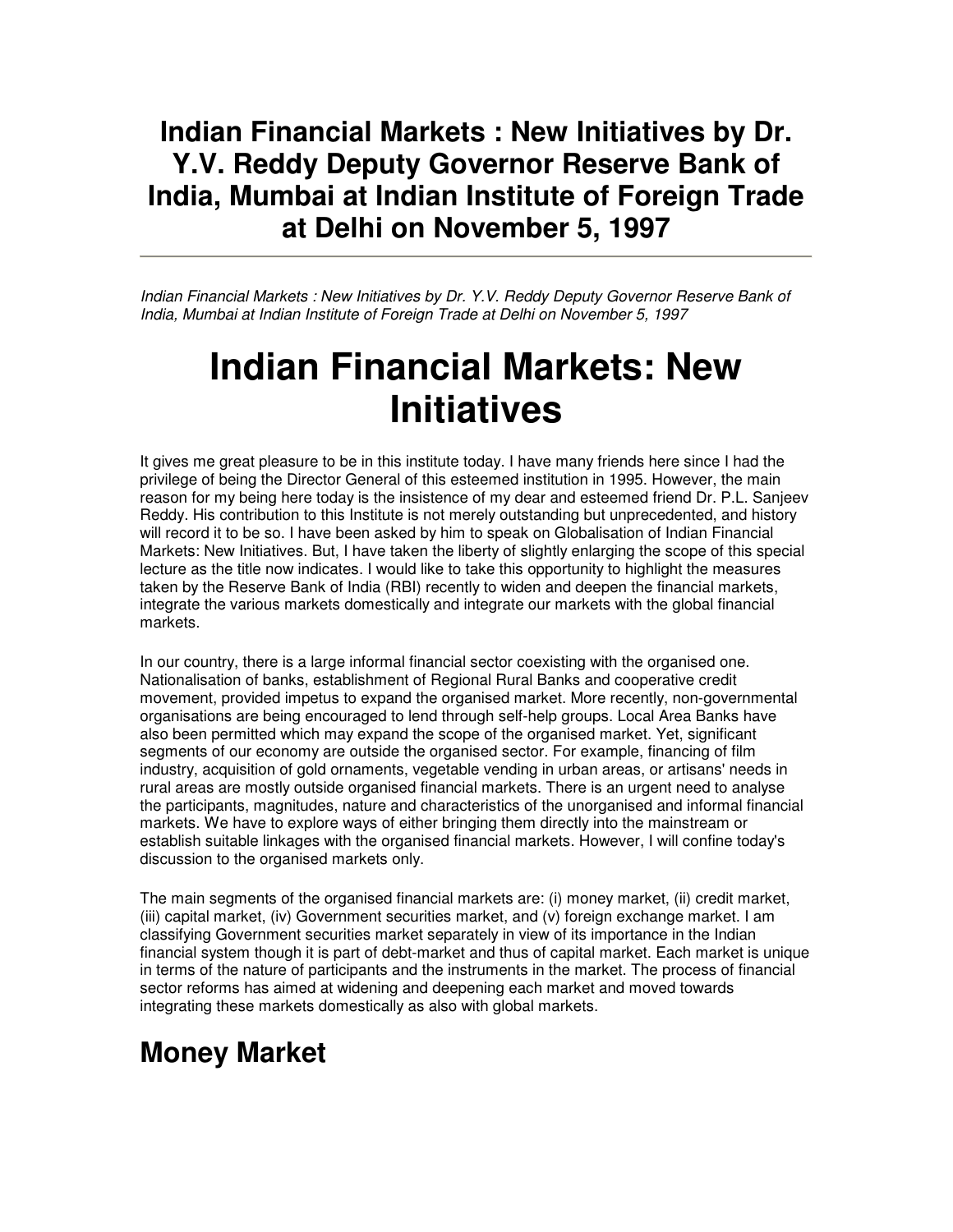The central bank is an important constituent of the money market due to its role as a lender of last resort to banks which form a sizable segment of the money market. By regulating the cost and quantum of lendable resources of banks, central banks transmit monetary policy signals to the economy through the money market. Hitherto, Cash Reserve Ratio (CRR) and Open Market Operations (OMO) have been used by the RBI as important instruments for monetary management. In April 1997, the Bank Rate has been activated and operationalised as a signal for money market interest rates. Incidentally, it has also been accepted as a reference rate by State Bank of India, which has linked its long-term prime lending rate to Bank Rate.

Money market performs the crucial role of providing an equilibrating mechanism to even out short-term liquidity. It also facilitates the conduct of monetary policy. The money market instruments comprise call money (overnight), notice money (up to fourteen days), Treasury Bills (of various maturities), Commercial Paper, (CP) Certificate of Deposits (CD), inter-bank repos, Government dated securities with balance maturity of less than one year, commercial bills and inter-corporate deposits.

The participants in the money market are banks, primary dealers, financial institutions, mutual funds, non-bank financial companies, manufacturing companies, State Governments, provident funds, non-resident Indians, overseas corporate bodies, foreign institutional investors and trusts. However, participants do not have a uniform status in dealing in different instruments. For instance, financial institutions and mutual funds are allowed only as lenders in the call money market but are permitted to buy and sell CP. Similarly, in respect of repos, banks and Primary Dealers (PDs) in Government securities are allowed to borrow and lend while others are allowed only to enter into reverse repos (i.e., as lenders). The RBI and Securities and Exchange Board of India (SEBI) regulate the participants and use of instruments in the money market depending among others, on their respective roles in the financial system and the potential systemic risks.

In an effort to broadbase the money market, existing participants were provided with extended access, new participants were allowed to participate and new instruments were introduced, especially since April 1997. The major changes are:

- Permitting all PDs to participate in the call money and bills rediscounting market both as borrowers and lenders, and private sector mutual funds to participate as lenders.
- Extending the facility of routing call money transactions to all PDs and in order to provide more flexibility, reducing the minimum size of operation from Rs.10 crore to Rs.5 crore.
- In the CD market, reducing the minimum amount of issue progressively from Rs.25 lakh to Rs.5 lakh.
- In order to give more flexibility to the investment operations of money market mutual funds and an opportunity to raise their average yields, permitting investment in corporate debentures and bonds within prudential limits.
- Prescribing an umbrella limit (linked to net owned funds of the institution) for mobilisation of resources by way of term money borrowings, CDs, term deposits and inter-corporate deposits, to developmental financial and specialised financial institutions, such as IDBI, ICICI, EXIM Bank, in place of the erstwhile instrument-wise limits.
- Allowing repo transactions in such of the Public Sector Units' bonds and private corporate debt securities which are held in dematerialised form in a depository and traded through a recognised stock exchange.

## **Credit Market**

The credit market can be classified by maturity of finance - short-term and long-term. The distinction between the short-term and long-term credit institutions is increasingly getting blurred, but it is still possible to classify them in terms of their traditional objectives. Short-term finance is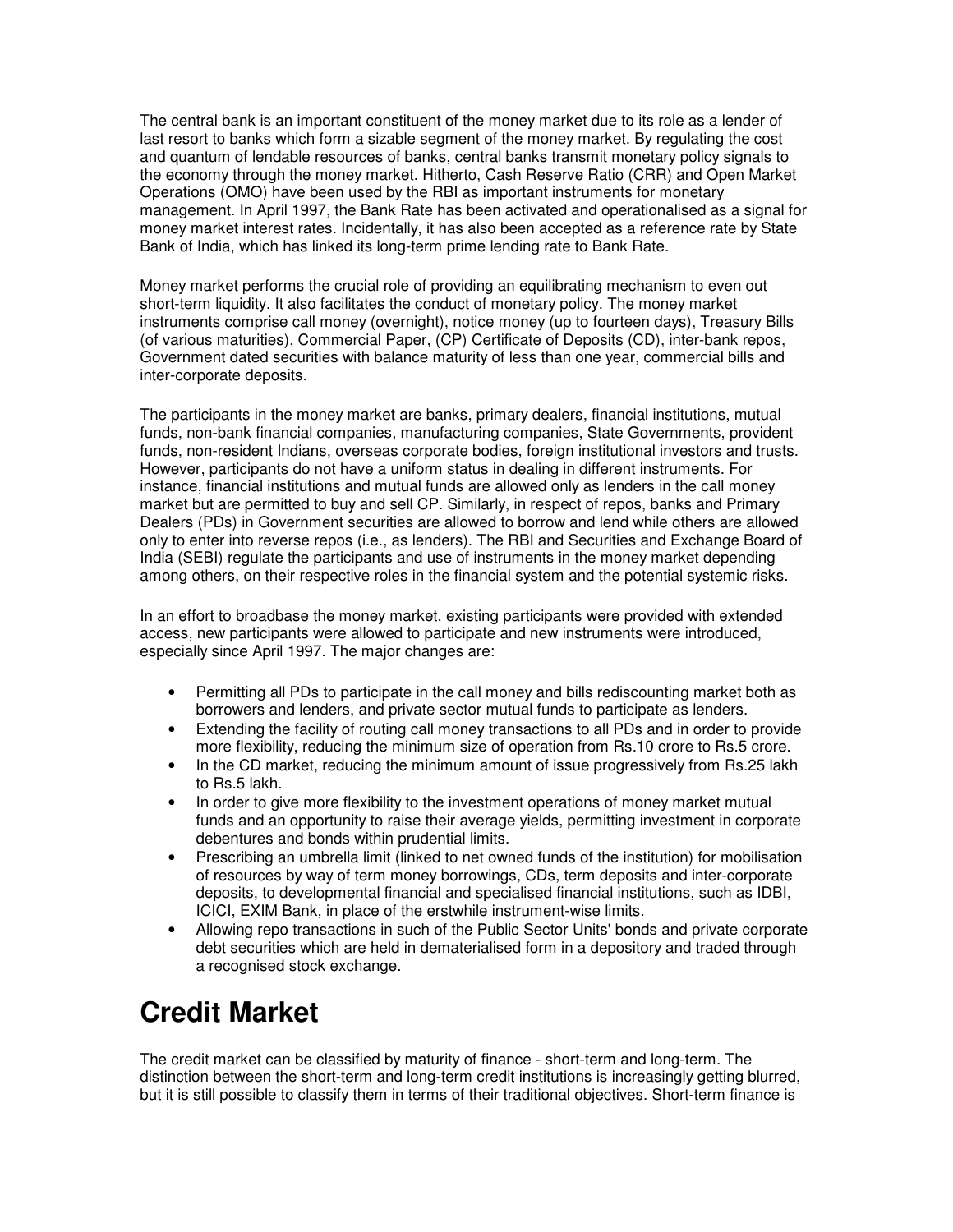extended in the form of cash credit limits and term loans with maturity of less than one year. Institutions mainly extending such loans are commercial banks, cooperative banks and non-bank finance companies. Recently, development financial institutions have also entered into this foray.

Long-term finance is extended in the form of term loans technically for a period of over one year but substantively and in practice for a period of over three years. Institutions extending such loans are developmental financial institutions, specialised financial institutions and investment institutions. Recently, commercial banks are extending their operations in this area.

Sources of credit can be classified into internal (rupee credit) and external (foreign currency loans through external commercial borrowings and foreign currency denominated non-resident deposits under FCNR-B).

Significant changes have been brought about in credit markets, particularly since April 1997. Banks are easily the most critical players in this market. The RBI is moving away from microregulation to macromanagement of banks. All deposit rates are freed except for savings accounts and term deposits up to 30 days. Banks have been given the freedom to evolve their own methods of assessing working capital and also the freedom for credit dispensation without consortium obligations. Banks are now allowed to freely fix their lending rates beyond Rs. 2 lakh, and within a ceiling of 13.5 per cent for loans amounting to Rs. 25,000 - Rs. 2 lakh. Of course, some lending rates for export activity are also regulated. In order to impart transparency to their operations, banks are required to announce their prime lending rates (PLR) and the spread over PLR. Banks have also been given the freedom to prescribe a separate term prime lending rate for maturities of 3 years and above. Credit can now be extended against FCNRB deposits in foreign currency. Guidelines for External Commercial Borrowings (ECB) have also been liberalised from time to time on issues such as maturity, ultimate end-use, interim parking and strict application of ceilings.

It is important to note that credit markets have been liberated, in a dramatic fashion, both quantitatively and qualitatively. While qualitatively, the interest rate prescriptions have been removed and microregulation dispensed with, there has been a quantum jump in quantitative terms. Thus, for every rupee of deposit, while over one-third was available for lending to the commercial sector before the reform, two-thirds of the amount is now available since statutory prescriptions have been reduced from one-half (55 per cent) to one-third (33 per cent).

# **Capital Market**

This market is regulated mainly by SEBI and to some extent by the Departments of Economic Affairs and Company Affairs of Government of India. SEBI has been proactive in regulating the capital market by introducing a number of measures aimed at safeguarding and stimulating the interest of investors. We will confine to the recent measures introduced by the RBI to widen and deepen the market.

Perhaps the most important measure in this area relates to the removal of the 5 per cent ceiling in respect of banks' investments in PSU and corporate bonds and debentures. After this liberalisation, banks have increased their investment in debt instruments in a big way. Banks are now allowed to lend against shares and debentures to individuals up to Rs.10 lakh. In the recent monetary policy, banks have also been permitted to extend bridge loans against expected equity flows/issues within the 5 per cent ceiling.

#### **Government Securities Market**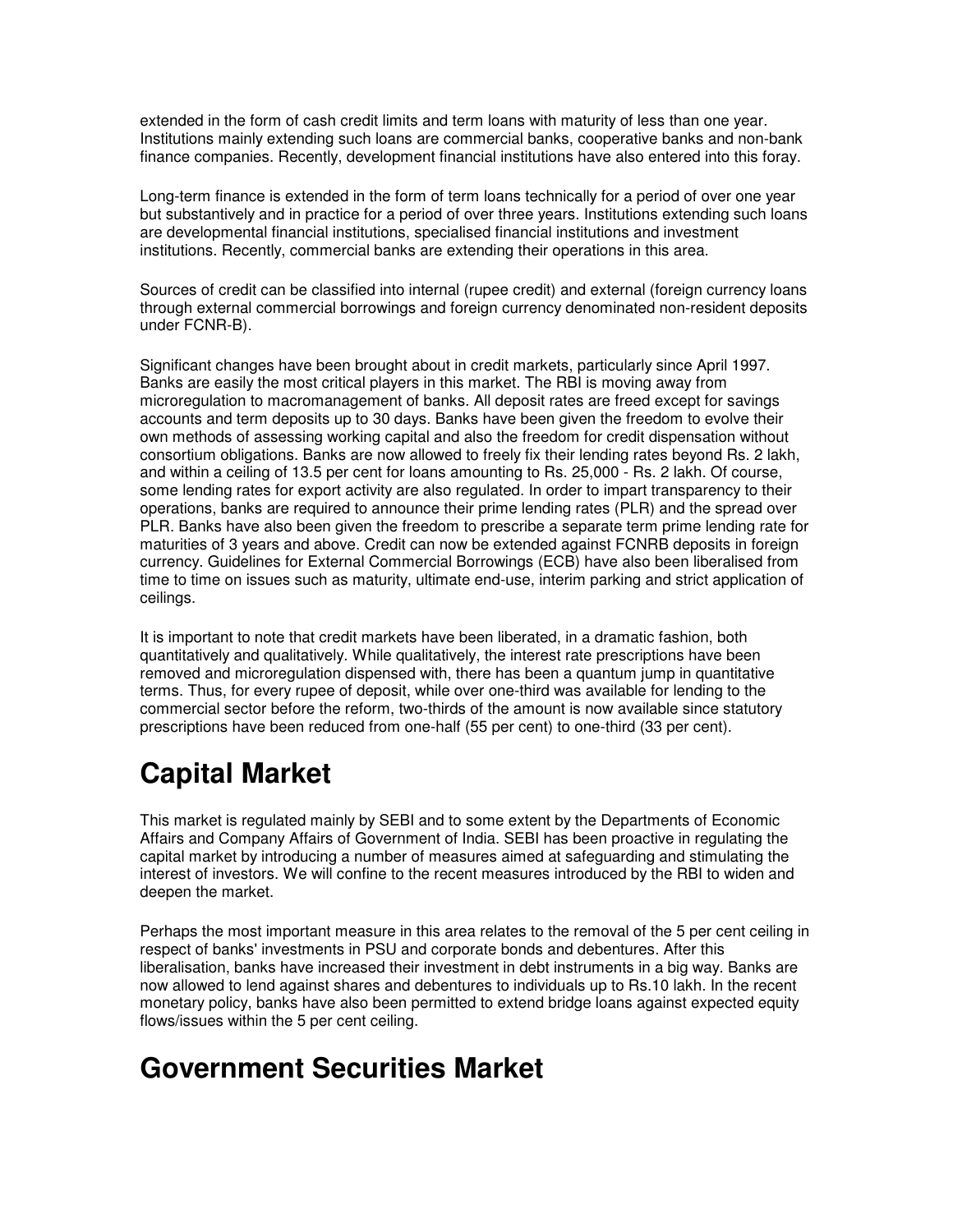The Government Securities market constitutes the principal segment of the debt market. The participants in this market as issuers are the Central and State Governments. The main investors are the RBI, insurance companies, banks, State Governments, provident funds, individuals, corporates, NBFCs, financial institutions, and to a limited extent FIIs and NRIs. Reforms initiated in the recent period include, introduction of Treasury Bills of varying maturities, abolition of tax deduction at source on interest income from Government securities, and permitting FIIs to invest in debt instruments including dated Government securities as also allowing them to hedge their foreign currency risk in the forward markets. The monetary policy of October 1997 announced the introduction of uniform price auction in respect of 91-Day Treasury Bills as an experimental measure with a view to broadening the investor base and removing the winners curse; the introduction of pre-announced notified amounts for all auctions of Government securities, and the intention to accept non-competitive bids outside the notified amount in order to ensure more transparency in the primary auction process. FIIs with 30 per cent ceiling on investment in debt, are being allowed to invest in Government securities in addition to corporate debt.

#### **Foreign Exchange Market**

State Bank of India is the single-largest participant in the forex market, accounting for about 40 per cent of the value of total customer transactions. In the inter-bank segment of the market, SBI alongwith a few other banks constitute the market-makers, i.e., banks which are always ready to quote two-way price both in the spot and forward markets. Foreign banks are predominant among the other participants.

The customer segment is dominated by the Indian Oil Corporation and certain other large public sector giants like Oil and Natural Gas Commission, Bharath Heavy Electricals Ltd., Steel Authority of India Ltd., Maruti Udyog, etc. There is a perceptible presence of large private sector corporates like, Reliance Group, Tata Group, and Larsen and Tubro. Of late, foreign institutional investors have accounted for a large supply in the market. The RBI also buys and sells foreign exchange at its discretion to ensure orderly conditions in the market.

Till recently, the market was dominated by trade-related flows and was not driven by financial market expectations inasmuch as the arbitrage opportunities between the Indian and offshore money (financial asset) markets were highly restricted. Nevertheless, the market-makers are now better-placed to give quotes with narrower spreads than before. Let me list some major initiatives taken recently to broaden this market :

Corporates are now allowed to sell and buy in the forward market beyond six months on a presumptive basis, subject to certain conditions. This has resulted in extending the forward market beyond six months. In fact, forward quotes for periods of more than six months and up to 12 months are now available on a regular basis and at narrower spreads.

Authorised Dealers (ADs) are now allowed to run long-term rupee-forex swap books. This has resulted in better avenues of forex exposure management.

Forward cover for FIIs in debt instruments and for NRI depositors in respect of deposits held in NRI and FCNRB schemes has been allowed enabling these participants to hedge their exposures.

#### **Integration and Globalisation of Financial Markets**

Since the introduction of the reform measures, broad segments of the market, viz., money market, Government securities market and foreign exchange market have responded favourably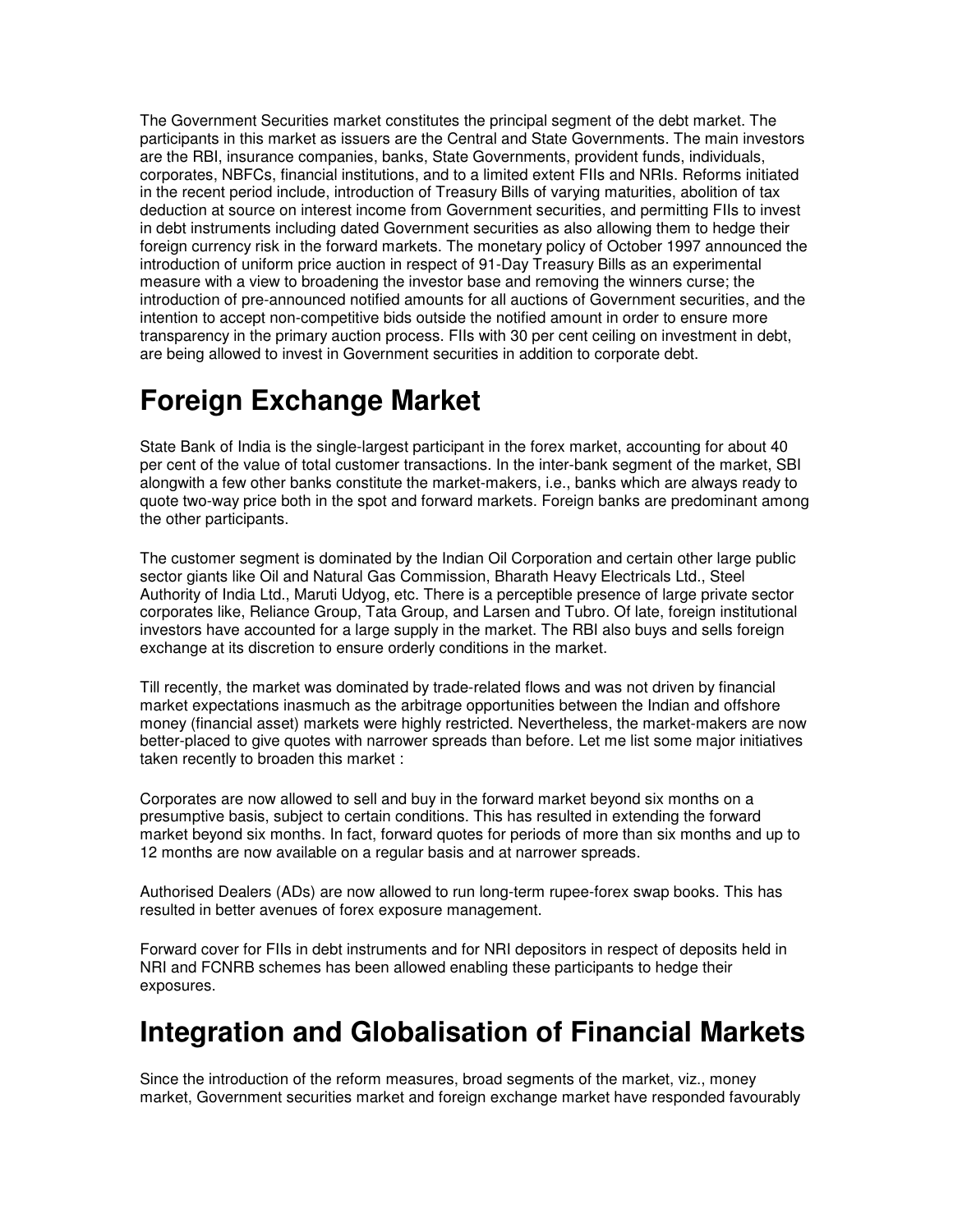and become increasingly integrated. Each market is interlinked since most participants can move freely from one market to another. For instance, the Treasury Bills and repo rates are intimately linked to call money rates. Expectations on domestic interest rates have an influence on the forward forex rates. The CP rates are linked to call money rates and lending rates apart from the overall liquidity situation in the money market. The rates at which CDs are issued and traded depend on the call money rates, the liquidity needed for extending credit and the return on other assets in the financial markets.

Interest rates on advances (in the credit market) depend on deposit rates, lending rates of competitors, CD rates, interest rates on other money market instruments and access to capital market. The interest rates on capital market instruments (debt instruments) are linked to interest rates in the money market, credit market, Government Securities market and interest rates abroad.

We, in the RBI, have taken significant steps to integrate the domestic markets and also the Indian forex market with the global financial system. Let me list them here.

First, with a view to facilitating the development of a more realistic rupee yield curve and term money market which would enable pricing of other securities, banks have been exempted from maintaining cash reserves on liabilities to the banking system.

Second, the list of participants who can enter into reverse repos have been extended and guarded permission has been given for entering into repos in non-Government debt.

Third, banks are allowed to freely invest in PSU and corporate bonds and debentures without any ceiling but within prudential exposure norms.

Fourth, banks are permitted to fix their own position limits and aggregate gap limits in foreign exchange.

Fifth, banks are now allowed to borrow from overseas markets up to a maximum extent of 15 per cent of their unimpaired tier-I capital.

Sixth, banks are also allowed to invest in overseas money markets up to a maximum extent of 15 per cent of tier-I capital.

Seventh, banks can now provide foreign currency denominated loans to their customers out of their pool of FCNR-B deposits.

Eighth, FIIs to the extent of their permissible debt component, can invest in Government securities.

Ninth, banks will be allowed to provide credit/non-credit facilities to Indian joint ventures/wholly owned subsidiaries abroad.

Tenth, SEBI registered Indian fund managers, including mutual funds will be allowed to invest in overseas markets subject to ceilings.

The proposals for deepening and widening the forex market such as allowing forward cover based on business projections, allowing FII debt funds, FCNRB and NRE depositors to take forward cover and the development of rupee-forex swap markets have strengthened the market participants with additional instruments to hedge risks and help reduce exchange rate volatility.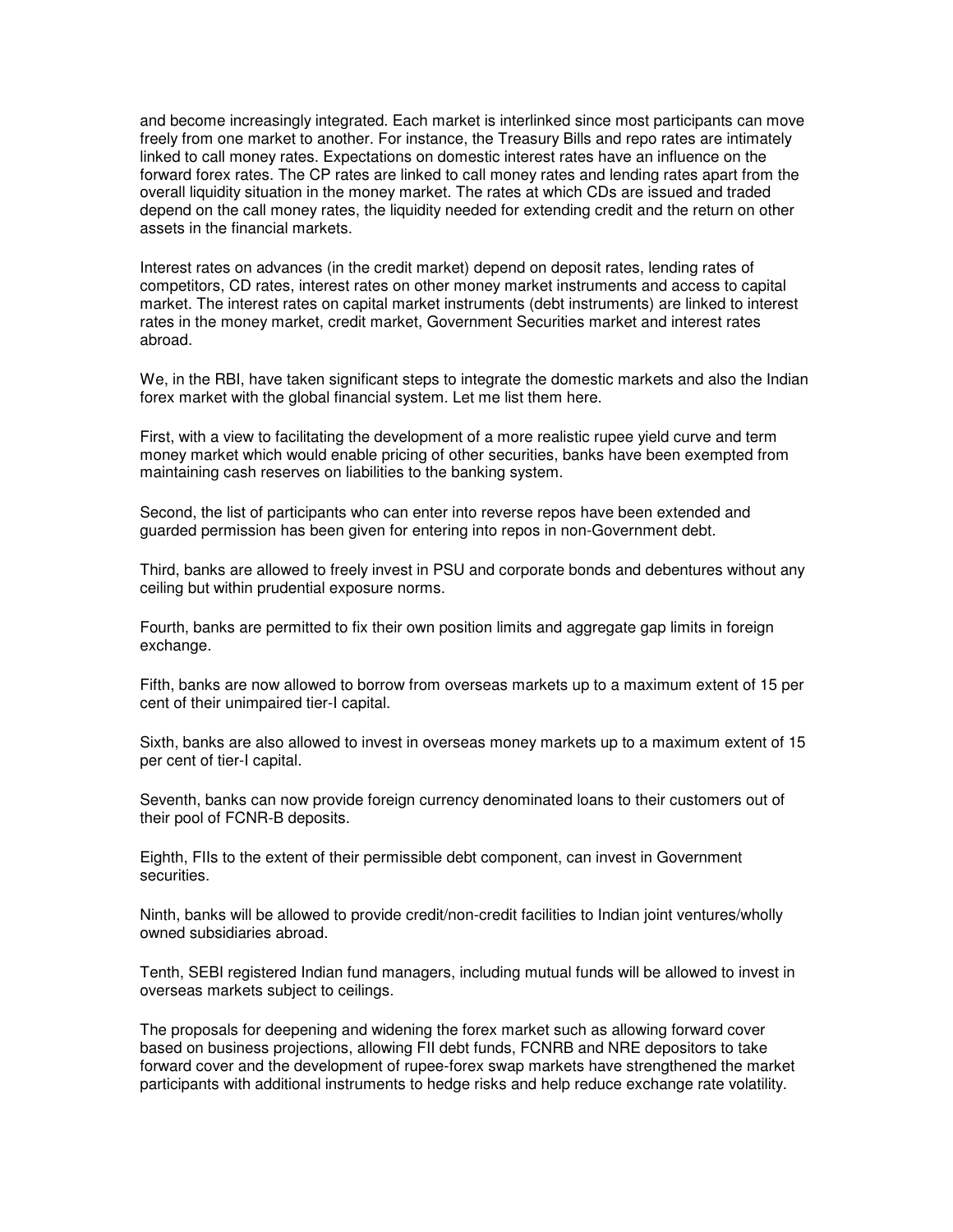Deregulation and liberalisation of the financial markets have strong influences on the developments in the financial markets and its stability, as the various segments of the markets get increasingly integrated. It is in this context, that the Reserve Bank has been emphasising the importance of liquidity and risk management by the market participants. The recent resource management discussions with banks emphasised these aspects. The monetary and credit policy of October 1997-98 announced the intention of the RBI to issue broad guidelines to banks for managing liquidity and interest rate risks. Asset liability management would, undoubtedly be the most challenging task for the future.

# **Agenda for Future**

The report of the Committee on Capital Account Convertibility has identified a number of areas for future reforms in the financial sector. The Governor, Dr. C. Rangarajan, in his inaugural address at the Bank Economists' conference had identified the new challenges and opportunities that may dominate the future course of banking development in India. The Conference helped to identify specific areas that need attention in the future. Further, some issues relating specifically to the financial market have been raised from time to time. While we cannot take a view on such issues without a detailed examination, let me list them here for record. I will classify them under three broad areas, viz., money market, Government securities market and foreign exchange market.

# **Money Market**

- Reduction of minimum period of term deposits.
- Reduction of the lock-in period of MMMF units from the present 30 days.
- Enlarging the scope of participation in the repo market.
- Removal of inter-bank liabilities completely from minimum prescription for SLR of 25 per cent and CRR of 3 per cent.
- Introduction of intermediaries in money market.
- Creation of level playing field for all banks/FIs/NBFCs in the money market by prescribing liquidity reserve requirements and removing other elements of market segmentation.
- Introduction of screen based dealing systems for money market instruments and Government securities.

## **Government Securities Market**

- Increasing the number of PDs and enhancing their underwriting capability to 100 per cent.
- Introduction of when-issued market.
- Providing access to FIIs in Treasury Bills.
- Introduction of interest rate Futures in Treasury Bills/dated Government securities.
- Automating the DVP system fully.

## **Foreign Exchange Market**

- Issuance of foreign currency denominated bonds to residents.
- Allowing FIIs with equity exposure to cover in the forward market.
- Allowing FIs to participate as full fledged Authorised Dealers.
- Allowing all derivatives including rupee based derivatives.